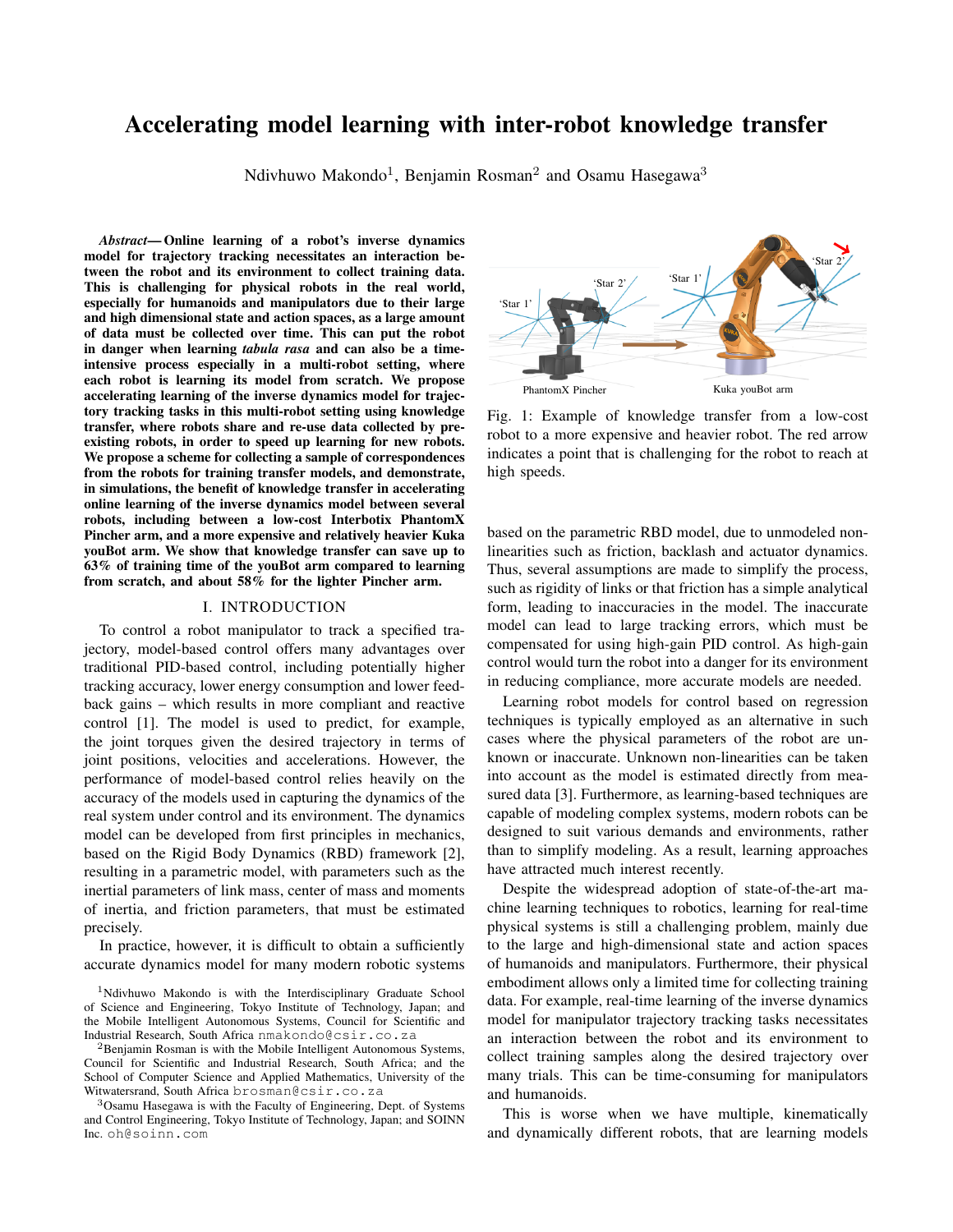through the same laborious process. Thus, in this paper, we aim to accelerate learning for a *new robot* by re-using data generated by a pre-existing robot for the *same task*, as an additional data set for the new robot, as illustrated in Fig. 1. By re-using data generated by other robots as a means of knowledge transfer we show that learning for the new robot will be biased towards relevant spaces such that fewer trials of interacting with the environment are needed, thus improving the learning speed.

We propose a scheme for generating training data online from the robots, which we use to learn models by which the knowledge is transferred between them, and, in contrast to previous work in transfer learning for trajectory tracking, we demonstrate the benefit of knowledge transfer for accelerating online learning of the inverse dynamics model. We analyze learning for several different robots and discuss various aspects of knowledge transfer between the robots.

## II. RELATED WORK

#### *A. Model Learning for Control*

In this paper, our focus is on model-based control for robot manipulators, specifically inverse dynamics for trajectory control tasks. The inverse dynamics model is usually learned using state-of-the-art non-parametric regression techniques. Real-time online learning of this model allows adaptation to changes in the robot dynamics, load, or actuators, and can be broadly broken down into two categories: global methods and local methods. Global methods model a regression function that is defined globally in input space; whereas local methods seek to partition the input space into smaller regions and define a function only valid locally for each region. Examples of global methods include those that make use of the entire available data set, such as those based on deep learning methods [4], random features and Ridge Regression [5], and methods that make use of a sparse set representing the input space [6], [7], [8].

Local methods are inspired by the idea of locally weighted learning (LWL) for control [9] and include techniques that build locally linear models such as Locally Weighted Projection Regression (LWPR) [10], locally non-linear models such as Local Gaussian Processes (LGP) [11] and Local Gaussian Regression (LGR) [12], and Local online Support Vector Regression (LoSVR) [13]. Drifting Gaussian Processes is also a local model, specifically aimed at streaming data [14].

Learning using any of the techniques presented above requires that the robot is first operated in order to collect samples, and this can be time-consuming for manipulators and humanoids. The next section reviews techniques that can be used to accelerate learning under various circumstances.

## *B. Accelerating Model Learning*

The learning algorithms presented above disregard any prior knowledge about the robot system that may be available, such as the potentially inaccurate RBD model, or some parts of it (e.g., gravity component), and so begin learning from scratch. One recent technique for accelerating learning is marrying the physics-based RBD model (if available) with non-parametric learning models into a semi-parametric model. The benefits include faster learning speeds, higher accuracy, and better generalization [15]. The parametric RBD model component acts as prior knowledge and is defined over the entire state space, and the non-parametric component models the non-linearities and adapts to changes online.

Examples include techniques that incorporate the parametric RBD model into the non-parametric part as a mean function [15], kernel function [16], and those that use first order approximations of the RBD equation to initialize the local models of the LWPR model [17]. Other techniques instead model the inverse dynamics error (or residual), using random features and Recursive Regularized Least Squares (RRLS) [18], or as a constant offset that is continuously adapted via online gradient descent to minimize the error [19].

Another set of approaches for accelerating learning of inverse dynamics, which is of particular interest to our work, is based on the concept of transfer learning [20], where knowledge gained while solving a task in one domain is leveraged to help improve learning a new task in another domain. Transfer learning approaches for robotics can be broadly broken down into two categories: *inter-task transfer* and *inter-robot transfer*.

In inter-task transfer, a robot leverages knowledge of previous tasks to speed up learning a *new related task*. Our work falls under inter-robot transfer, where a data set generated by one robot (a *source robot*) performing a task is used to aid learning of the *same task* by a *new robot* (a *target robot*). In general the source and target robots may have different kinematic and dynamic properties, so the source data must be mapped into the domain of the target robot for it to be useful. Not much work dealing with this case exists for trajectory tracking problems and the majority of those available model this mapping using manifold alignment techniques [24].

A manifold alignment based approach has been used to show the possibility of transfer for inverse dynamics between two simulated robot manipulators [25]. In [26], they argued that an optimal map between dynamic systems is a dynamic map, and they applied their proposed dynamic map on planar arms and two different quadrotor platforms, where the systems were modeled as single-input, single-output (SISO) systems, which has not been shown to generalize to highdimensional manipulators.

In some cases it has been shown that learning can be accelerated by initializing the model with random data generated through a motor babbling process [28], [29]. Here, the robot tracks random joint trajectories using a PID controller while the model is updated using the generated data.

In this work, we investigate the acceleration of learning the inverse dynamics model for trajectory tracking using inter-robot transfer. Based on our review this approach has not received much attention. In [25] they demonstrated the possibility of accelerating learning between two robots. However, their aim was to show the soundness of transfer, and so they assumed that analytical models of the robots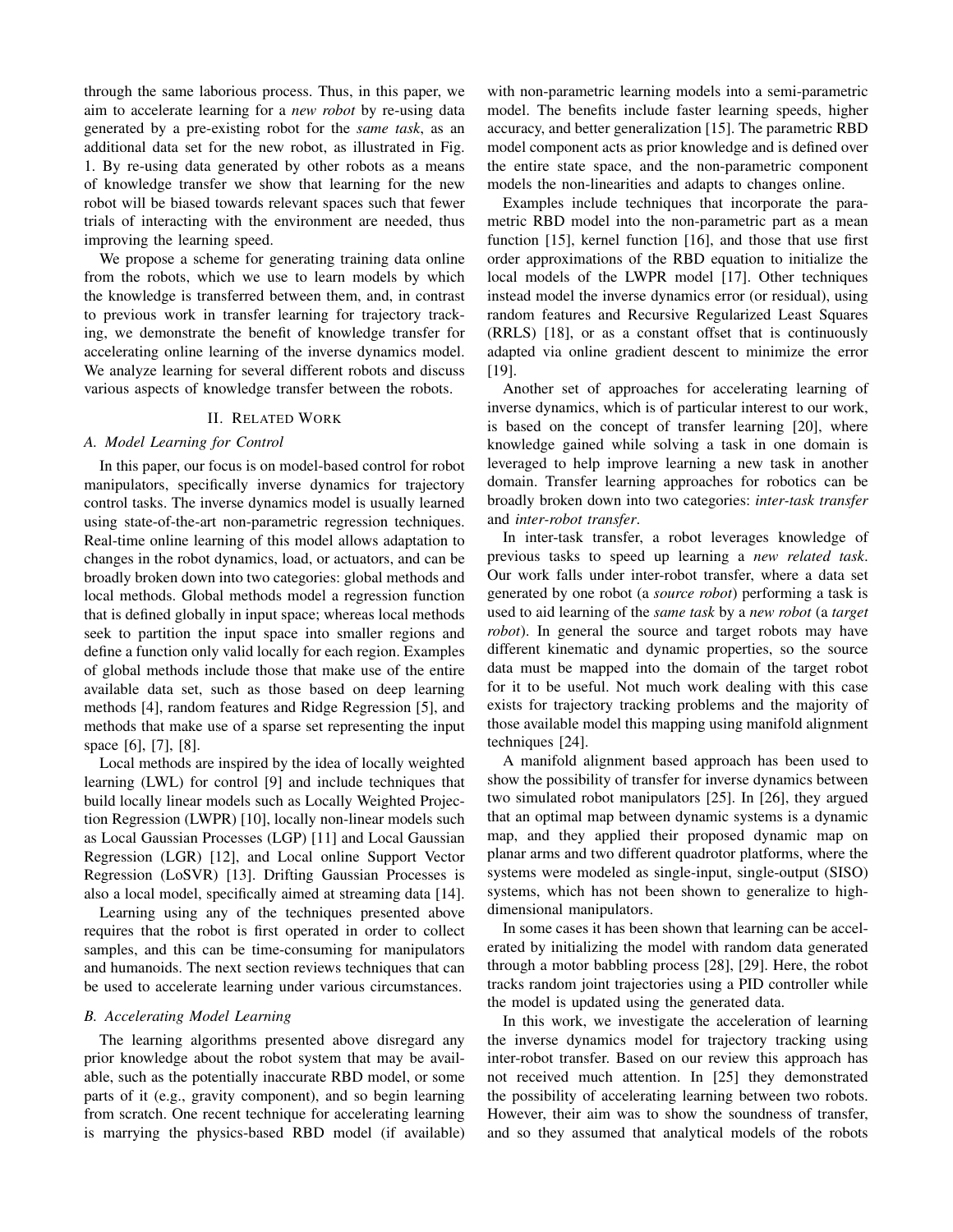are available for data collection. This assumption is limiting, since the purpose of learning is to obtain such models from robot data.

In a realistic scenario, an approach for collecting training data from robots *without full knowledge* of the robot models is needed. The contributions of this paper are thus i) an approach which leverages motor babbling techniques to generate such training data from the robots without assuming knowledge of robot models, and ii) a demonstration of the benefit of transfer between several robots with different kinematic and dynamic properties for trajectory tracking tasks.

Other work in improving learning of dynamic models using knowledge transfer exists. In particular, approaches based upon ideas from adaptive control have received considerable attention recently, including work that transfers knowledge from a simulation to the physical system [21] and between systems with different sizes and dynamic properties [22], [23]. Although these approaches do not rely on correspondences between systems, they assume that the systems have similar state and/or action spaces. In contrast, our approach is applicable to the general case of systems with different state and action spaces.

## III. PROBLEM STATEMENT

The inverse dynamics model of a robot manipulator relates the joint positions  $q$ , velocities  $\dot{q}$ , and accelerations  $\ddot{q}$  with the corresponding forces and torques  $\tau$  required to follow a specified joint-space trajectory; and can be described analytically using the well-known Rigid Body Dynamics formula

$$
\tau = M(q)\ddot{q} + C(q, \dot{q})\dot{q} + g(q), \qquad (1)
$$

where M, C and g are the inertial, Coriolis, and gravitational terms, respectively. The feed-forward torque  $\tau_{ff}$  for the current desired state  $\mathbf{q}_d, \dot{\mathbf{q}}_d, \ddot{\mathbf{q}}_d$  is predicted using Eq. 1, while a feedback torque  $\tau_{fb}$ , computed using a feedback controller (e.g. a simple PID controller), is used to stabilize the system. Therefore the total torque applied to the robot is  $\tau_a = \tau_{ff} + \tau_{fb}.$ 

Unfortunately, this formulation is limited when used to control modern robotics systems, due to issues discussed in Section I. Thus, learning the model from data generated by the robot, using non-parametric machine learning techniques has emerged as an alternative. Here, the problem is reduced to a standard supervised learning setting

$$
\tau = D(\ddot{q}, \dot{q}, q) + \epsilon,\tag{2}
$$

where we seek to learn the dynamic model  $\mathbf{D}(\cdot)$  from input-output pairs  $\{(\mathbf{q}, \dot{\mathbf{q}}, \ddot{\mathbf{q}}), \boldsymbol{\tau}\}\$  generated by the robot, and  $\epsilon \sim \mathcal{N}(\mathbf{0}, \sigma^2 \mathbf{I})$  is the output noise modeled as Gaussian noise with zero mean and variance  $\sigma^2$ .

Due to the large state and action spaces of most industrial manipulators, learning this model is done online along specified desired trajectories, resulting in a trajectory-specific model, because the state space is too large to explore entirely. For learning to be possible, an assumption is typically made that a PID controller exists, that is tuned to roughly track the desired trajectories.

Learning in this online setting is as follows. The torque prediction  $\tau_{ff}$  for the current desired state  $q_d, \dot{q}_d, \ddot{q}_d$ , predicted using the current learned model D, with the corresponding stabilizing feedback torque  $\tau_{fb}$ , is applied to the robot, which results in the actual state  $\mathbf{q}_a, \dot{\mathbf{q}}_a, \ddot{\mathbf{q}}_a$ . The data generated in each time step is immediately used to update the parameters of the model D. In the early stages of learning, when the learned model is still poor, the predictions are inaccurate and the system relies heavily on the feedback controller, which may not be optimally tuned. This causes the actual states to differ from the desired states, and eventually, after many trials, the model will improve and generalize to the desired states of the trajectory.

When a new robot is available to learn, it must go through the same laborious process to collect training data. Our hypothesis is that, if its model is initialized offline, with data generated by a pre-existing robot while tracking the same trajectory (knowledge gained by the old robot), it may learn to track the trajectory in fewer trials. This may reduce training time of the new robot considerably, and is beneficial particularly in cases where operating the new robot is more expensive than operating the old robot. Next we outline our proposed knowledge transfer approach to improve learning of inverse dynamics for trajectory control.

## IV. KNOWLEDGE TRANSFER FOR INVERSE DYNAMICS

We employ inter-robot transfer to improve learning to track a specified trajectory for target robot learner  $\Omega_t$  by re-using data generated from the experience of source robot learner  $\Omega_s$ . To achieve this, we learn a mapping function  $f : \chi_s \mapsto \chi_t$ , for mapping samples from the domain  $\chi_s$ of the source robot to the domain  $\chi_t$  of the target robot. We assume training data  $X_s \subset \chi_s$  and  $X_t \subset \chi_t$  with correspondences, from which to learn  $f$ . This data set is assumed to be generated by the source and target robots respectively (see Section IV-A). In our case of transfer for inverse dynamics, each data sample  $\mathbf{x}_j^i = \{q_a, \dot{q}_a, \ddot{q}_a, \tau_a\},$ where  $j$  is either s or t for source data and target data respectively,  $i = 1 : n$ , and n is the number of samples in  $X_s$  and  $X_t$ .

We also assume access to  $\Omega_s$ 's model from which to generate source trajectory data  $\xi_s \in \Re^{m \times (4d_s)}$ , where  $d_s$  is  $\Omega_s$ 's DoF and m is the number of samples in the experience data. Similar to  $X_s$ ,  $\xi_s$  also contains joint positions, velocities, accelerations and torques associated with the trajectory. Then we use the mapping f to transfer the source trajectory  $\xi_s$  into the domain of  $\Omega_t$  to obtain the estimated target trajectory data  $\hat{\xi}_t \in \Re^{m \times (4d_t)}$ , where  $d_t$  is  $\Omega_t$ 's DoF. Finally,  $\hat{\xi}_t$ is used to initialize  $\Omega_t$ 's model offline, and the model is subsequently updated online as  $\Omega_t$  learns to track the desired trajectory.

Figure 2 illustrates our transfer learning-based control framework described above. We discuss the process of generating correspondences from the robots in Section IV-A and models for learning f from this sample in Section IV-B.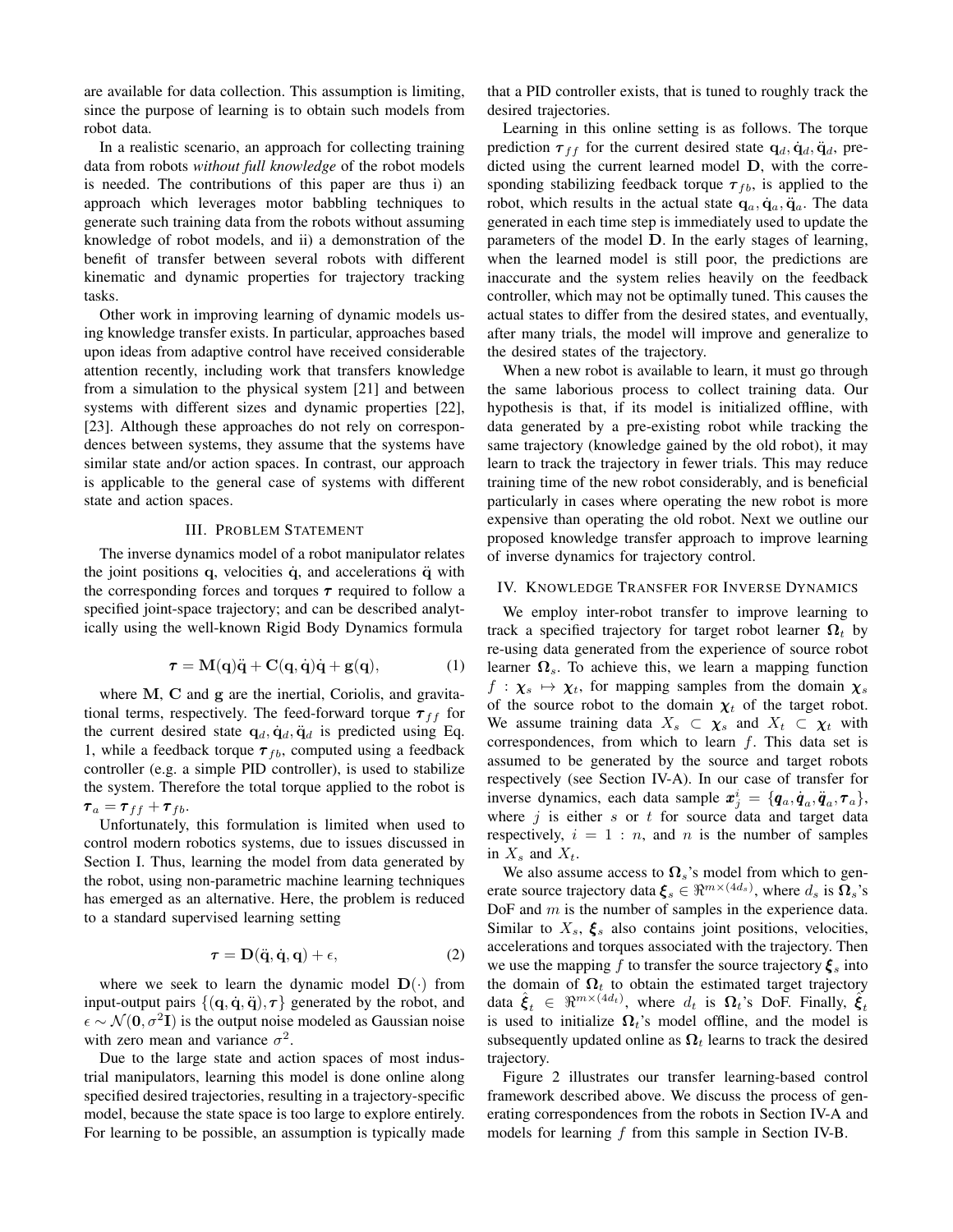

Fig. 2: Proposed transfer learning-based control framework.

## *A. Collecting Correspondences*

To train the transfer model  $f$ , we must collect correspondence data,  $X_s$  and  $X_t$ , from the robots. This means the robots must be controlled to generate similar movements, in order to identify correspondences. In [25] the authors used analytical controllers of the robots to track similar trajectories with the same speed, and used cubic spline interpolation in the joint and torque spaces to obtain correspondences. We follow the same procedure; however, we do not assume knowledge of analytical controllers, due to difficulties in accurately determining such controllers in practice as mentioned in Section I. Thus, we employ PID controllers to track similar trajectories with both robots.

We define correspondences in the task space of the robots, because that space is robot-agnostic, and also allows us to easily specify trajectories. To obtain the correspondence data in joint and torque spaces, we assume *kinematic* models of the robots are available and use them to map the trajectories into the joint space, and use a PID controller to track them. We generate random straight-line trajectories of random length in the vicinity (in task space) of the trajectories to be learned and track the same trajectories with both robots with the same speed. Thus, two data points between the robots along the straight-line trajectories are paired together as correspondences if they share the same time step.

In the general case, where the robots have non-overlapping task spaces, due to differences in kinematics, corresponding trajectories of the target robot are obtained by locating source robot trajectories in the reference frame of the target robot. This is easily achieved by aligning their task spaces, using the transformation between their specified desired trajectories<sup>1</sup>. This kinematic retargeting approach is widely employed in computer graphics and robotics, where a trajectory of one kinematic embodiment is projected onto the space of another kinematically different embodiment [27].

We assume both robots have PID controllers that are roughly tuned, with parameters that are not necessarily optimal. This assumption is reasonable since learning *tabula rasa*



Fig. 3: Our framework for collecting correspondence data.

also makes the same assumption. Our experiments demonstrate that correspondence data generated in this manner is sufficient to learn transfer models and accelerate learning, where the PID parameters we used were not optimally tuned.

Fig. 3 shows our framework for collecting correspondences, where the same straight-line random trajectories have already been mapped into the joint spaces of the robots using corresponding inverse kinematics (IK) models.

## *B. Learning the Transfer Model*

In this section we describe learning the transfer model  $f$ from a sample of correspondences generated from the robots as described in Section IV-A. We are provided with source domain data  $X_s = {\mathbf{x}_s^i}_{i=1}^n$  and target domain data  $X_t =$  $\{\boldsymbol{x}_t^i\}_{i=1}^n$ , where  $\boldsymbol{x}_s \in \Re^{4d_s}$  and  $\boldsymbol{x}_t \in \Re^{4d_t}$ , and in general  $d_s \neq d_t$  due to the robots potentially having differing DoFs. The aim is to learn the mapping  $f$  that we can use to transfer source domain data into the target domain, in such a way that is useful to the target robot. As previously mentioned in Section II-B, this problem can be solved using manifold alignment techniques. Manifold alignment techniques allow for knowledge transfer between two seemingly disparate data sets, by aligning their underlying manifolds [24]. This can be accomplished using two general methods: two-step alignment methods and one-step alignment methods.

In the first step of a two-step alignment method, latent representations of the source and target data are found independently in a lower dimensional space using dimensionality reduction. In the second step, a transformation between the two is computed by aligning them in the latent space. A onestep alignment method on the other hand combines the two steps into one single step, where the data sets are projected into a shared latent space. The output of this process is two mappings that map the data sets into the shared latent space. For knowledge transfer to be possible in both methods the mappings between the original space and the latent space must be bijective, as the inverses are needed to map back to the original spaces.

Examples of the two-step approach in robotics include combining Principal Component Analysis (PCA) and Procrustes Analysis (PA) [25], [30], [31]. Examples of the onestep approach include Unsupervised Manifold Alignment (UMA) [24], shared Autoencoders [32] and shared Gaussian Process Latent Variable Models [33]. All these approaches

<sup>&</sup>lt;sup>1</sup>We assume the desired trajectories of both robots are already specified, as is generally the case in trajectory tracking problems.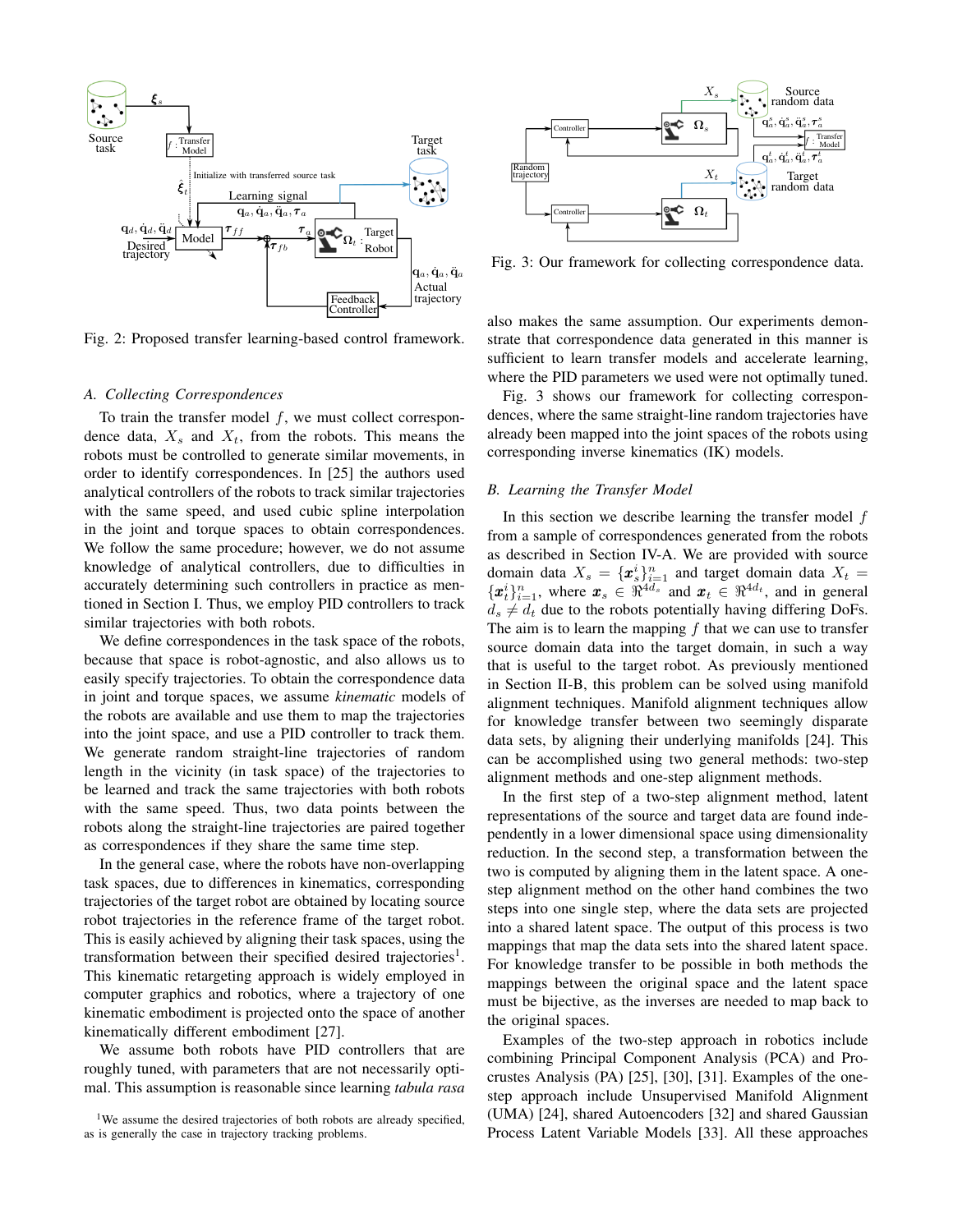have the property that the mappings between the spaces are guaranteed to be bijective.

Any of the approaches discussed above could be used in our framework to learn the transfer models. In our experiments the simple combination of PCA and PA proved sufficient, and enables learning from very few data points, and we compared it against the combination of PCA and the non-linear extension of PA, Local Procrustes Analysis (LPA) [30]. By applying PCA, we assume a linear relationship between the original data spaces and the corresponding latent representations. This is reasonable in our case because the training data is collected in the vicinity of the tasks to be transferred, and therefore the latent representations are expected to lie in relatively simple manifolds. Furthermore, the linear mappings of PCA are guaranteed to be bijective.

**Procrustes Analysis** Learning the mapping  $f$  with PCA and PA is as follows. First the data is preprocessed by subtracting the mean and whitening it, and then projected into a latent space of lower dimensionality  $d$  to obtain latent manifold representations  $\boldsymbol{s} \in M_s$  and  $\boldsymbol{t} \in M_t$ , using  $\mathbf{s} = B_s(\mathbf{x}_s - \mathbf{\omega}_s)$  and  $\mathbf{t} = B_t(\mathbf{x}_t - \mathbf{\omega}_t)$ . The values  $\omega_s = \mathbb{E}\{X_s\}$  and  $\omega_t = \mathbb{E}\{X_t\}$  are the means of the data, where  $\mathbb{E}\{\cdot\}$  denotes the expectation operator. Matrices  $B_s$ and  $B_t$  are obtained such that the variances in  $X_s$  and  $X_t$ are maximized, respectively, and only the first  $d$  columns that maximize the variances are used to obtain the latent representations  $M_s$  and  $M_t$ .

The alignment function is then modeled as a linear mapping  $f_d : M_s \mapsto M_t$  in the latent space, with  $f_d(\mathbf{s}) = A\mathbf{s}$ where  $A^{d \times d}$  is a transformation matrix. The expression for A was derived in [25], and is given as  $A = \sum_{ss}^{-1} \overline{\Sigma}_{ts}$ , where  $\Sigma_{ss}$ is the covariance matrix of the source matrix  $M_s$  and  $\Sigma_{ts}$ is the covariance between the source and target matrices  $M_s$ and  $M_t$ . The reader is referred to [25] for a full derivation.

A new point  $s_{\star} = B_s(x_{s}^{\star} - \omega_s)$  in the source manifold can then be mapped to the target manifold using  $\hat{x}_t^* = B_t^{\#} A s_* +$  $\omega_t$ , where  $\hat{x}_t^*$  is the transferred point and  $B^{\#}$  is the Moore-Penrose inverse of B.

Local Procrustes Analysis LPA extends PA to handle non-linear mappings, by approximating a global non-linear manifold alignment with locally linear functions [30]. To achieve this, LPA first clusters the two data sets into  $K$  local clusters. Then a linear mapping for each cluster is computed using PA. A new data point from the source domain can then be mapped to the target domain by a weighted sum of the linear mappings.

In LPA, clustering is typically performed in the input space of one of the domains (the source in our experiments) using Gaussian Mixture Modeling (GMM), and the clusters are transferred to the target domain using correspondence information. Clustering in input space ensures we obtain efficient clusters, because the input and output spaces of the data sets are expected to be correlated. In our case the state of the robot  $\{q_a, \dot{q}_a\}$  is correlated with the applied torque  $\tau_a$  through dynamics of the robot.

We slightly modify LPA in this paper in order to combine it with PCA, such that it can map between data sets of different dimensionality. Instead of applying PCA globally in the first step, as with PA, and then clustering in the latent space, we cluster the data in the state space of the original source data (i.e.  $\{q_a, \dot{q}_a\} \in \mathbb{R}^{2d_s}$ ) and apply PCA locally in each cluster, resulting in a PCA mixture model, capable of non-linear dimensionality reduction. We also modify the EM initialization scheme in [30], where we apply PCA and PA in each cluster. This introduces an extra parameter  $d$  which is the dimensionality of the latent space, which is kept the same for all clusters. The rest of the training procedure is the same and the reader is referred to [30] for more information about training LPA.

## V. EXPERIMENTS

## *A. Experimental Setup*

We conducted experiments in simulation to transfer knowledge between the following robots: i) a 5-DoF arm of the Kuka youBot, ii) a 4-DoF Interbotix PhantomX Pincher arm (see Fig. 1), iii) a 3-DoF arm, and iv) a 2-link planar arm. All robots were simulated in V-REP<sup>2</sup>. The robots have different kinematic and dynamic properties<sup>3</sup>, including different number of DoFs. The Pincher, 3-DoF and the 2-link arms are smaller, lighter and have low torque ratings on their joints – limited to 2.5 Nm for Pincher and 40 Nm for the others, whereas the youBot arm is bigger, heavier and has a relatively higher torque rating on its joints – limited to 100 Nm.

As benchmark tasks, the robots learn to track the position of two 'star-like' figures placed at different locations and orientations in the task spaces of the robots, as shown in Fig. 1. This 'star-like' trajectory has components of high acceleration, which makes tracking difficult, and is widely used as a benchmark in robot trajectory tracking control problems [34]. Each 'star' trajectory is composed of 7 straight lines starting from the center and pointing outwards.

The robots are required to follow each straight line starting from the center, going outwards and returning before following the next straight line. Each straight line is tracked for 1.2  $seconds<sup>4</sup>$  in total (0.6 seconds from the center to the end and another 0.6 seconds back). Therefore one trial of tracking each full trajectory takes 8.4 seconds. The two trajectories are denoted 'Star 1' and 'Star 2' as shown in Fig. 1.

We performed several knowledge transfer experiments. Firstly, we transfer trajectories between the Pincher and the youBot arms, where we learn the transfer mappings using Procrustes Analysis and Local Procrustes Analysis, and compared this against learning from scratch and learning with a randomly initialized model. Secondly, to analyze the peformance of our knowledge transfer method between robots with very different morphologies, we transfer between the youBot, 3-DoF and 2-link arms.

We employ LWPR [10] for learning the inverse dynamics model. We tuned hyper-parameters  $init\_D$  and  $init\_alpha$ 

<sup>2</sup>http://www.coppeliarobotics.com/

<sup>&</sup>lt;sup>3</sup>We used default properties in V-REP 3.3.2 for youBot and Pincher, and the 3-DoF and 2-link planar robots were custom made.

<sup>&</sup>lt;sup>4</sup>This is simulated time in V-REP.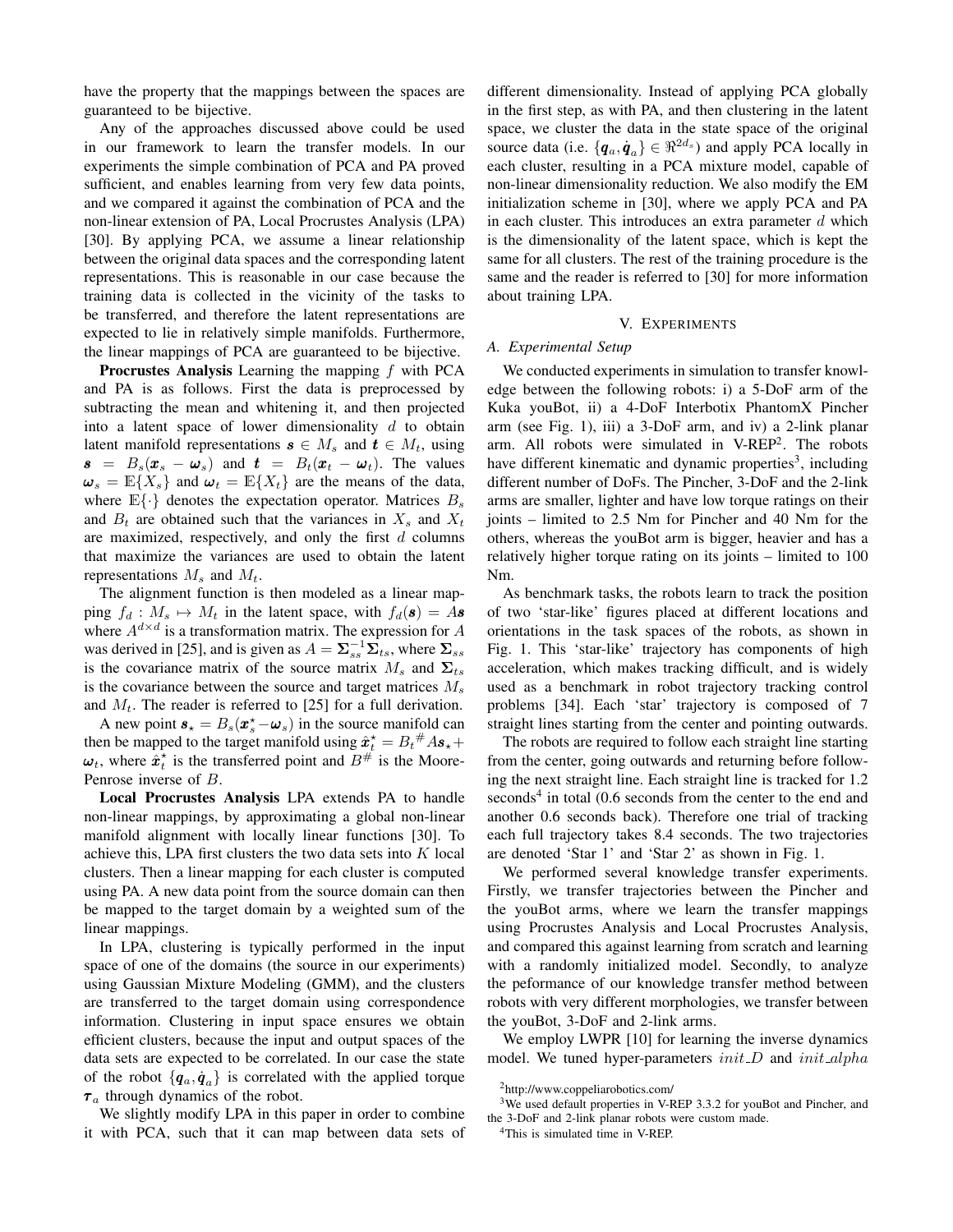| PID gains          | Pincher          | youBot             | 3-DoF            | 2-link           |
|--------------------|------------------|--------------------|------------------|------------------|
| P<br>D             | 5<br>0.01<br>0.1 | 100<br>0.01<br>2.0 | 5<br>0.01<br>0.1 | 5<br>0.01<br>0.1 |
| LWPR params.       | Pincher          | youBot             | 3-DoF            | 2-link           |
| init<br>init_alpha | 30<br>1.1        | 30<br>0.01         | 30<br>0.001      | 30<br>0.001      |

TABLE I: Learning parameters for all robots.



Fig. 4: Accelerating 'Star 1' learning.

using a grid strategy, following the guideline from the LWPR software package<sup>5</sup>, and the parameter values used are shown in Table I. The PID gains used for each robot joint are also shown in Table I. The learning procedure is as outlined in Section III. Predictions and model updates are done at 100Hz for all robots.

## *B. Transfer for Inverse Dynamics Tracking*

The aim of this experiment is to evaluate our knowledge transfer approach and to investigate the benefit of knowledge transfer in accelerating online learning of the inverse dynamics model for trajectory tracking. The training data was generated as outlined in Section IV-A. We used random straight-line trajectories of random length and of duration 0.6 seconds each for motor babbling, resulting in the trajectories being tracked at different speeds. The robots are controlled with PID controllers to track these trajectories roughly in the vicinity of 'Star 1' and 'Star 2' trajectories, for about 7 seconds per trajectory. This means each motor babbling session lasts for about 14 seconds in total per robot, resulting in samples of correspondences with 1464 data points per robot.

The PID parameters defined in the previous section were tuned roughly such that learning to track both Star trajectories is possible, and were not necessarily optimal. In the first experiment we transfer knowledge between the youBot and the Pincher robots. The dimension of the youBot data is 20  $(\{q_a, \dot{q}_a, \ddot{q}_a, \tau_a\}$  for 5 DoFs), and that of the Pincher arm is 16 (same variables for 4 DoFs). We learned transfer models from the 1464 samples of correspondences from both robots, using PA and LPA, both combined with PCA for matching the dimensions of the data sets (see Section IV-B). We found the latent dimension  $d = 16$  to be sufficient for both PA and LPA. Lower values of  $d$  lead to decreased transfer performance and values less than 10 barely transferred any useful knowledge. Figure 4 and 5 show results for initializing



Fig. 5: Accelerating 'Star 2' learning.

the target model offline with knowledge transfer and random initialization, for 'Star 1' and 'Star 2' respectively, compared to learning from scratch (denoted 'uninitialized').

Learning from scratch Both robots successfully learn to track the trajectories from scratch over time, measured in terms of number of trials, indicated by the decreasing tracking errors. The smaller and lighter Pincher learns significantly faster and better, as it achieves lower tracking errors and converges in fewer trials (also starts with lower tracking errors). The youBot achieves slightly larger tracking errors, and converges slowly, especially for 'Star 2' where it requires more than 20 trials. The youBot arm requires larger PID gains due to its heavier components requiring larger torques to move, resulting in large feedback torques, especially in the first few trials where the learned model is still poor.

Random initialization We also separately initialize learning with random data generated in the motor babbling session as a benchmark, denoted 'random', as it has previously been shown to accelerate learning [28], [29]. This only accelerates learning in certain cases, particularly for tasks that are simple to learn. It fails to accelerate convergence of the more difficult 'Star 2' trajectory for youBot, and 'Star 1' for Pincher.

Knowledge transfer We transferred to both robots, where the robots exchange roles of being source and target. We took the data generated by the source robot when learning to track from scratch and transferred it to the target robot. This provided us with additional data (12600 points for 15 trials and 16800 for 20 trials) that we use to initialize the target robot model. We denote initializing with transfer 'transfer-PA' and 'transfer-LPA' for PA and LPA respectively.

Knowledge transfer accelerates learning considerably in most cases. In particular, when the youBot is the target learning 'Star 2' (see Fig. 5a), where learning *tabula rasa* and random initialization failed to converge within 20 trials, transfer converged within 5 trials. Both transfer models perform well, with PA slightly better than LPA in the early trials of 'Star 1'. This indicates that linear mappings are sufficient to transfer useful knowledge in this case.

Figure 6a shows example end-effector trajectories for random initialization and transfer in the first learning trial of the youBot learning 'Star 2'. We observe that for the most part transfer leads to stable and safe learning already in the first trial. This is due to transfer biasing exploration into relevant spaces near the desired trajectory, thus resulting

<sup>5</sup>http://wcms.inf.ed.ac.uk/ipab/slmc/research/software-lwpr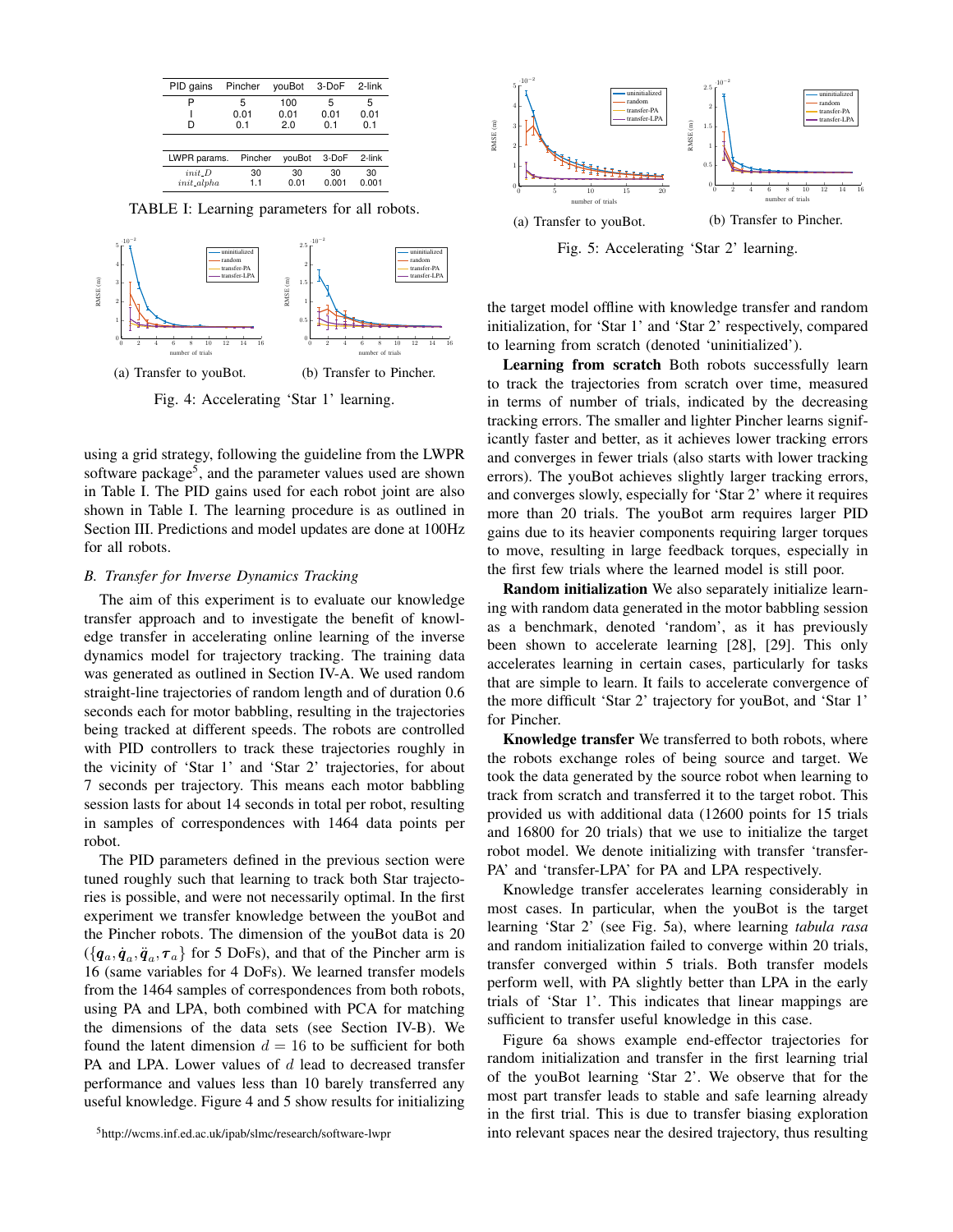

Fig. 6: Example transfer results for youBot.

in more efficient exploration.

In Fig. 6b, we show an example of mapping the joints of the Pincher into the youBot domain using PA, where the solid lines are youBot joints and the dashed lines are transferred Pincher joints. We can see that although the linearly transferred Pincher joints are not exactly aligned with the target joints, they are distributed similarly, making it possible for learning to be accelerated.

Figure 7 shows results for the second experiment, where we transfer knowledge between the youBot and the 3-DoF robot. The setup is the same as the previous experiment. For brevity we only show results for the difficult 'Star 2' trajectory, however the results also generalize to 'Star 1'. The dimensionality of the 3-DoF arm data is 12, and the latent dimension  $d = 7$  was used. The 3-DoF robot is also able to learn to track the trajectories faster than the youBot as it has lighter components, and also because it has lower dimensional state and action spaces. Random initialization is also able to accelerate convergence in this case, because of the lower dimensionality of the spaces, which makes learning easier.

In Fig. 7a we observe that knowledge transfer from the much lower dimensional, and also kinematically very different, 3-DoF arm to the higher dimensional youBot arm is less efficient compared to transfer from the 4-DoF Pincher arm, as the lower dimensional arm has fewer DoFs compared to the redundant higher dimensional arm. However, transfer is still able to accelerate convergence of the higher DoF youBot arm compared to random initialization and learning from scratch. Transfer to the lower dimensional 3-DoF arm from the youBot arm also accelerates learning, although the benefit is not as much as it is already simpler for the lower dimensional arm to learn.

Figure 8 shows results for the last experiment, where we transfer between the youBot and the 2-link arm. In this experiment, the trajectories are in a 2D plane, as the task space of the 2-link robot is 2D, and thus is incapable of transferring any useful knowledge to the youBot arm for trajectories in 3D task spaces. We also sped up the tasks to 0.5 seconds per straight line trajectory, making it harder for the 2-link robot to learn. The dimensionality of the 2-link data is 8 and the latent dimension  $d = 5$  was used.

Transferring to the youBot from a simple 2-link is not effective (see Fig. 8a), as the initial jump in learning is small, however learning for the youBot in 2D is already too easy for transfer to be required. On the other hand, transfer from





Fig. 8: Transfer with a 2-link robot.

the youBot to the 2-link (see Fig. 8b) accelerates learning, although learning for the simple 2-link robot is already easy.

In the general case of robots learning to track multiple trajectories, transfer saves more time because the robots need only to generate motor babbling data once in the beginning. Table II shows results demonstrating the benefit of transfer between the Pincher and youBot, where (Value1,Value2) indicate number of trials to converge for 'Star 1' and 'Star 2' respectively, and the values in brackets indicate the total time for learning to track both trajectories. Note that for *random* and *transfer* the total time includes 14 seconds for motor babbling.

For instance, in the case of transferring to the youBot, learning from scratch for 'Star 1' converges within 9 trials (75.6 seconds, 8.4 seconds per trial) and with knowledge transfer it converges within 4 trials (33.6 seconds). Combining with the results of 'Star 2', 20 trials (168 seconds) for learning from scratch and 5 trials (42 seconds) with transfer, and considering the 14 seconds for motor babbling, knowledge transfer saves up to 63.2% of training time in total, whereas random initialization only saves up to 4.6%. For the Pincher, the benefit of transfer is slightly less, at 58.7%, while that of random initialization is 15.8%. This is due to the fact that learning for the Pincher is simpler. Note, however, that the benefit of knowledge transfer would increase when more trajectories must be learned in the same task space, since transfer models need only to be learned once.

## VI. CONCLUSIONS

This paper proposed a knowledge transfer scheme for accelerating online learning of the inverse dynamics model for trajectory tracking, where PID controllers were used to generate training data from the robots for learning knowledge transfer models. We demonstrated the benefit of transfer